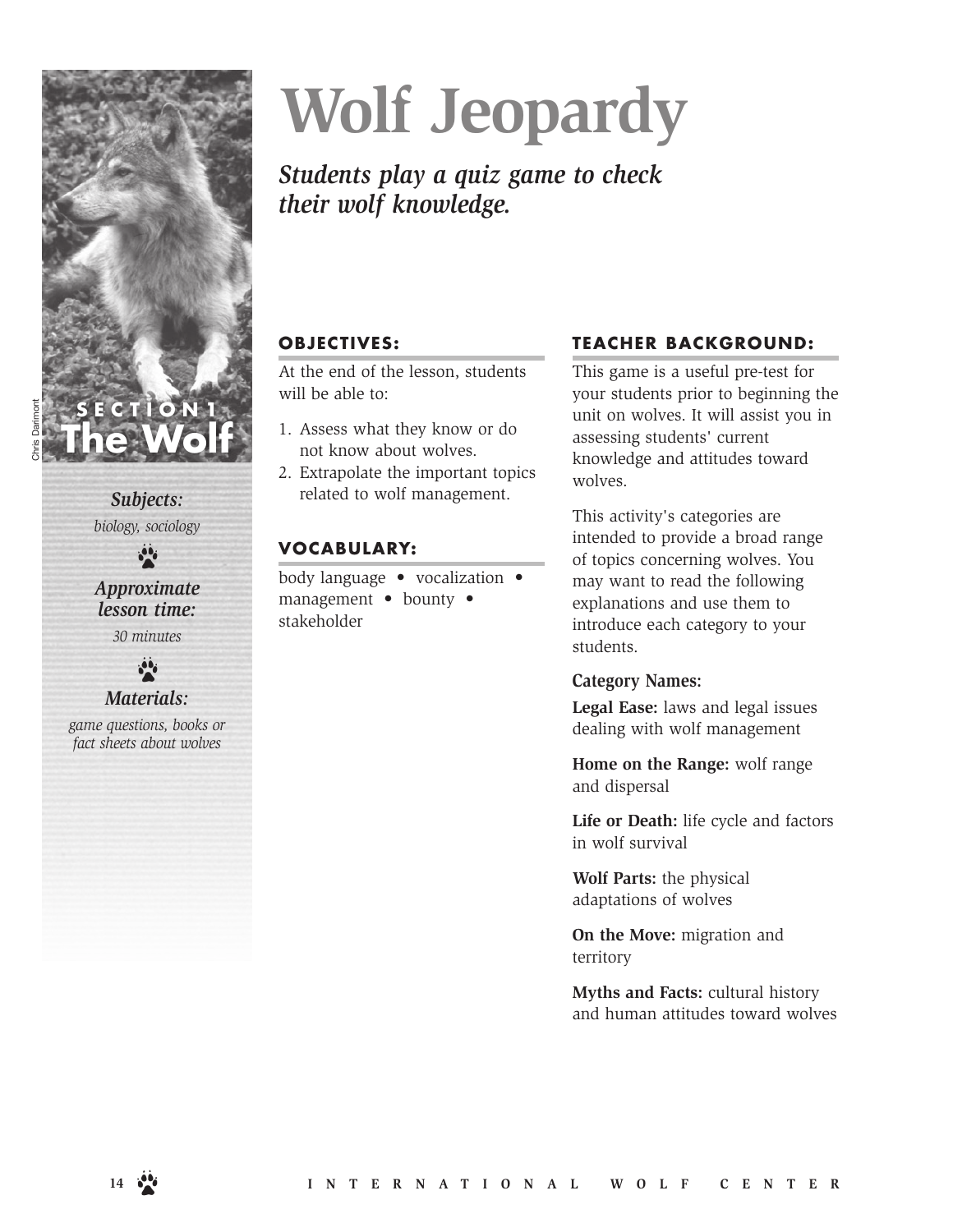#### **ACTIVITIES:**

1. Before playing the game, write the categories on the board, with the dollar amounts below each category:

| Legal<br><b>Ease</b> | Wolf<br><b>Parts</b> | Life &<br><b>Death</b> | $(\text{etc.})$ |
|----------------------|----------------------|------------------------|-----------------|
| \$100                | \$100                | \$100                  |                 |
| \$200                | \$200                | \$200                  |                 |
| \$300                | \$300                | \$300                  |                 |
|                      |                      |                        |                 |
| \$400                | \$400                | \$400                  |                 |
| \$500                | \$500                | \$500                  |                 |

Make a scorekeeping table on the board for each of the teams.

- 2. Divide the class into five or six teams of roughly equal numbers of players. Tell each team to choose a (wolf-oriented) name for themselves.
- 3. Choose one team to begin. This team will have the first option of choosing a category. They may select any dollar amount and respond to the question. The higher dollar amounts have more difficult questions.

4. If the team cannot answer the question or answers incorrectly, the option to answer goes to the next team. If they cannot answer, the option passes to the next team, and so on. Keep score until the end, declaring a winner.

#### **Discussion:**

- 1. On a scale of 1–10, rate your knowledge of wolves.
- 2. What area do you know the most about? The least?
- 3. How can you learn more about wolves?
- 4. Why does it matter if anyone learns about wolves?

#### **ASSESSMENT:**

By making notes along the way, a teacher may assess what areas students lack knowledge in or depth of knowledge.

#### **EXTENSION:**

Repeat this quiz at the end of the unit to assess learning.

### *National Science Education Standards*

*Life Science (5–8) Structure and function in* 

*living systems*

*Regulation and behavior*

*Population and ecosystems*

*Life Science (9–12) Interdependence of organisms*

*Science in Personal and Social Perspectives (5–8)*

*Populations, resources, and environments*

*Science in Personal and Social Perspectives (9–12)*

*Population growth Natural resources Environmental quality*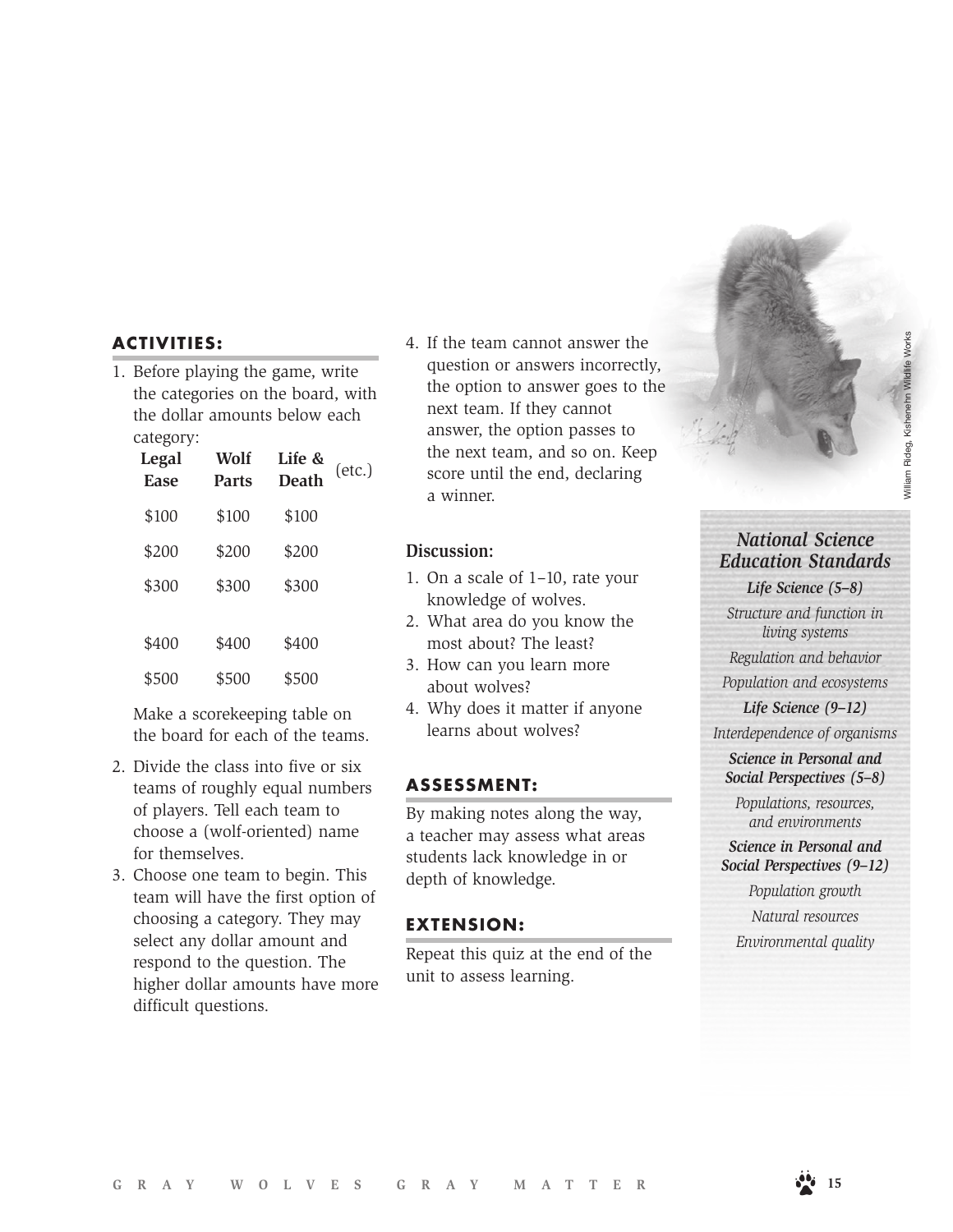# LEGAL EASE **HOME ON RANGE LIFE AND DEATH**

# **\$100**

**Question:** What do we call a person who shoots a wolf illegally?

**Answer:** A poacher.

# **\$200**

**Question:** What do we call an animal or plant that is in danger of becoming extinct?

**Answer:** An endangered species.

#### **\$300**

**Question:** What year was the Endangered Species Act passed by Congress?

> **Answer:** 1973.

#### **\$400**

**Question:** What is delisting?

#### **Answer:**

The process of removing a species from the endangered species list

#### **\$500**

**Question:** What year was the first bounty established in Minnesota?

**Answer:** 1849.

#### **\$100**

**Question:** True or false? Wolf range originally spanned a wider area than any other land mammal (other than humans).

**Answer: True.** 

#### **\$200**

**Question:** Most wolves will disperse from the pack they were born into by what age?

> **Answer:** Three years of age.

#### **\$300**

**Question:** What is the entire geographic area over which wolves are distributed known as?

**Answer:** Wolf range.

#### **\$400**

**Question:** Wolves may expand their range in two ways: natural recolonization or what human-directed activity?

**Answer:** Reintroduction.

#### **\$500**

**Question:** The farthest a wolf is known to have dispersed from its home is a. 78 miles b. 330 miles c. 660 miles.

**Answer:** c.

#### **\$100 Question:** Name three

species wolves might prey on.

**Answer:** Deer, elk, moose, bison, hare, beaver, caribou, musk ox, cow, sheep...

#### **\$200**

**Question:** On the average, what percentage of pups die each year?

**Answer:** 40–60 percent.

#### **\$300**

**Question:** Who are the main predators of the wolf?

**Answer:** Humans.

#### **\$400**

**Question:** What is a leading cause of death for the wolf?

**Answer:** Starvation.

#### **\$500**

**Question:** How much food does an average wolf need per day to survive?

**Answer:** Average of 7 lbs. per wolf per day.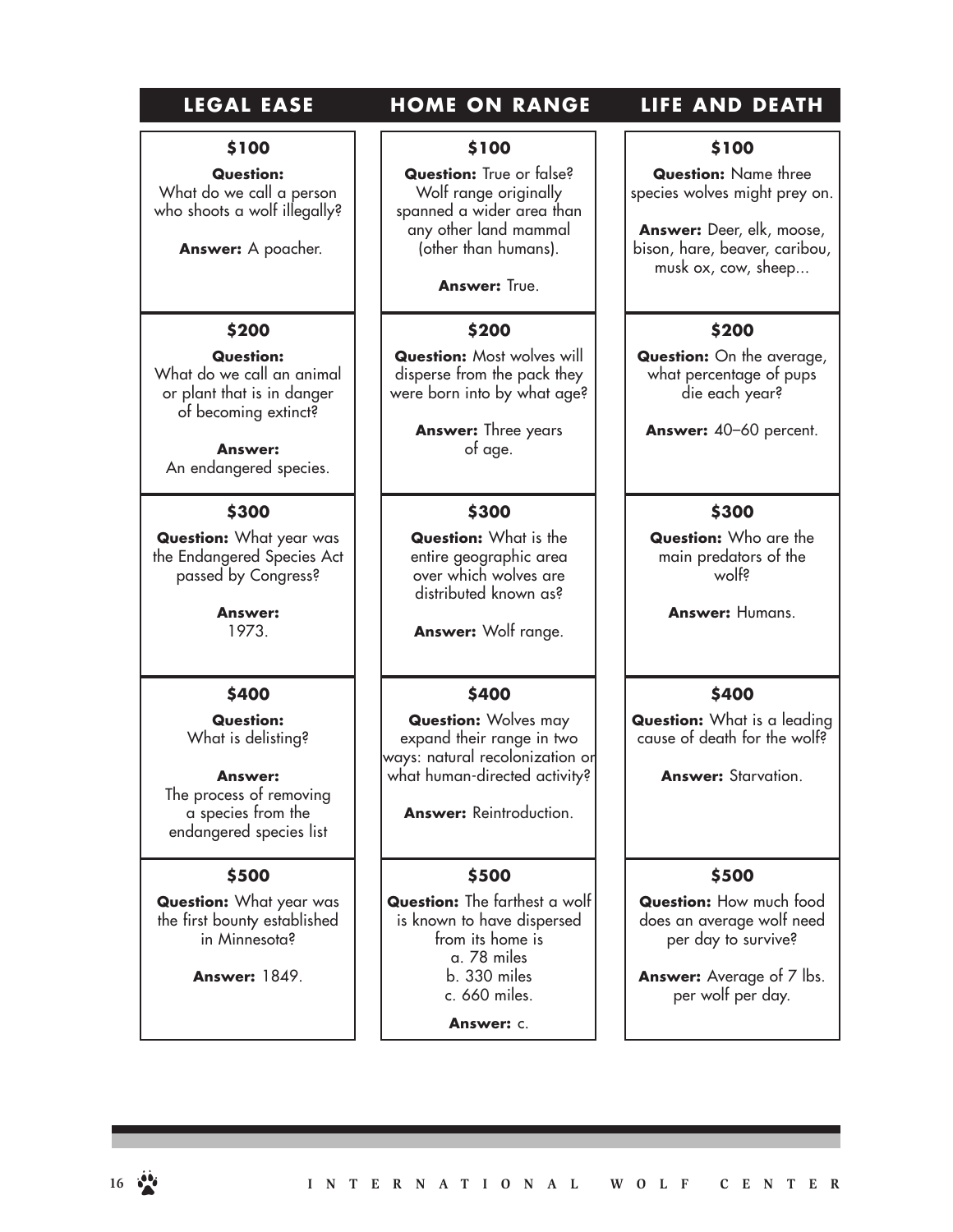#### **\$100**

**Question:** Name three colors that a wolf's fur could be.

> **Answer:** Gray, white, brown, black, tan.

#### **\$200**

**Question:** List three wolf body parts that are important to wolf communication.

**Answer:** The tail, eyes, ears and teeth.

#### **\$300**

**Question:** What do we call a male and female wolf that mate to produce pups?

**Answer:** The breeding pair.

#### **\$400**

**Question:** What is the average weight of an adult male wolf?

**Answer:** 70–100 pounds.

#### **\$500**

**Question:** What does a four-month-old wolf pup eat?

**Answer:** Regurgitated food from an adult pack mate.

**\$100**

**Question:** What is an area that a wolf calls home?

Answer: A territory.

#### **\$200**

**Question:** How far may a wolf travel in search of food?

**Answer:** 10–30 miles a day.

#### **\$300**

**Question:** What factor most determines the size of a wolf pack territory?

**Answer:** Food availability.

#### **\$400**

**Question:** What is the name of the area where pups remain when they are 8–20 weeks of age?

**Answer:** The rendezvous site.

#### **\$500**

**Question:** Name three ways wolves "mark" their territory.

**Answer:** Urination, howling, scat

# **WOLF PARTS ON THE MOVE MYTHS VS. FACTS**

**\$100**

**Question:** True or false? It is common for wolves to kill people.

**Answer:** False.

#### **\$200**

**Question:** What does it mean if a person is described as "a wolf in sheep's clothing"?

**Answer:** That person is not as trustworthy as s/he appears.

#### **\$300**

**Question:** What is the name of the mythological character that is a man who turns into a wolf?

**Answer:** A werewolf.

#### **\$400**

**Question:** What does a person tell when s/he "cries wolf"?

**Answer:** A lie.

#### **\$500**

**Question:** What is anthropomorphism?

**Answer:** The act of attributing human actions and motivations to animals.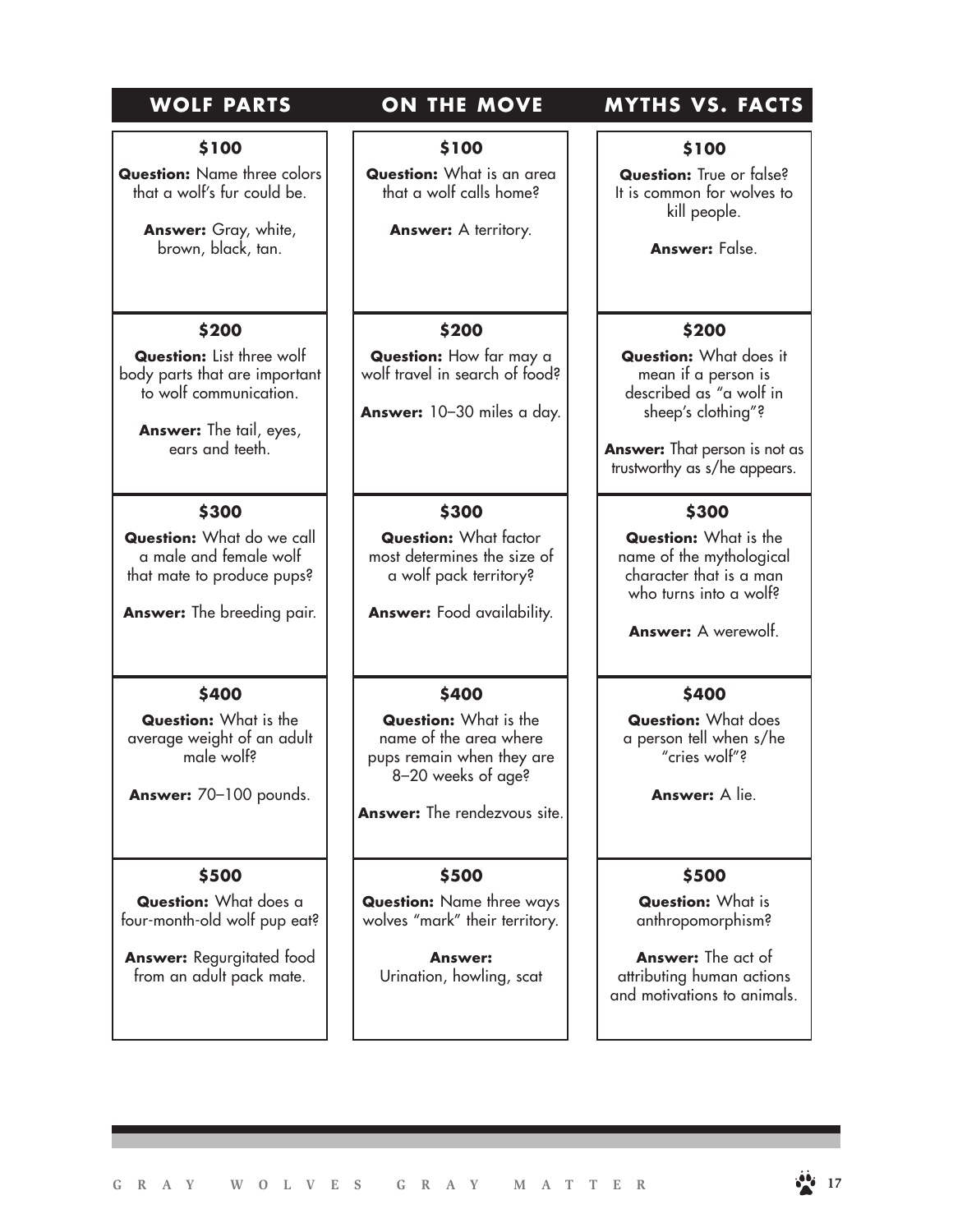# **Nature's Stock Market**

*Students play a card game to learn the habitat needs of north-woods animals*

## **STUDENT OBJECTIVES:**

At the end of this lesson, students will be able to:

- 1. Define the habitat needs of common north-woods mammals.
- 2. Compare the habitat components among common north-woods mammals.
- 3. Predict how habitat change affects different species.

## **VOCABULARY:**

habitat • carrion

#### **TEACHER BACKGROUND:**

All animals need a habitat that provides them with food, water, shelter and space. While all animals have these needs, they satisfy them in different ways.

For example, deer eat twigs, wolves eat deer, beavers build a lodge they create for shelter, and adult wolves sleep out in the open. In this game, each player will try to collect all of their animals' needs by trading habitat cards. This game is similar to a stock market setting. By playing several times, students will gain a sense for the needs of several north-woods animals.

The "north woods" is divided into several distinct habitats. The "evergreen forest" is a forest made up of white and red pines, balsam firs and white spruce, all trees that retain their leaves (needles) during the winter. The "mixed woods" forest contains a mixture of evergreens and northern broadleaf trees (quaking aspen, paper birch and northern red oak). The "shrub woods" is an area dominated by short, brushy tree growth. Shrub woods plant species are generally shorter than 20 feet tall at maturity and may grow so densely that it is difficult to walk through them. Speckled alder and mountain maple are common shrub woods trees. Regrowth forest is one that has been clear-cut but new trees have begun to grow.

#### **ACTIVITIES:**

- 1. Divide the class into groups of six.
- 2. Give each group six animal needs charts and a deck of animal needs cards.
- 3. Direct one student in each group to deal out the animal needs cards to the members of his or her group.

*Subjects:* 

**SECTION1**

**The Wolf**

*biology*  $\frac{\partial \Phi}{\partial t}$ 

*Approximate lesson time:* 

> *1 hour*  $\ddot{\bullet}$

### *Materials:*

*animal needs cards, animal needs charts (See pages 21–22)*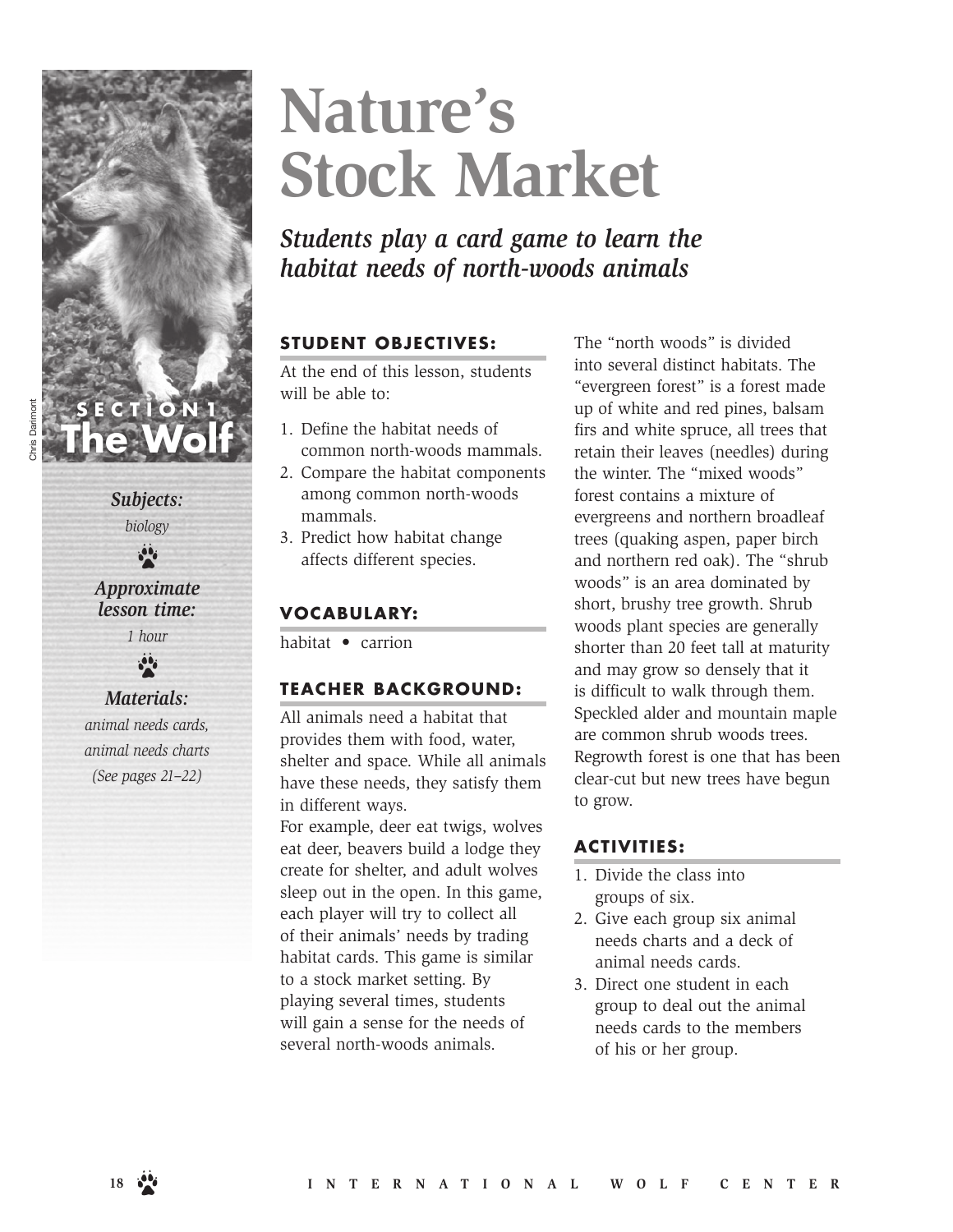- 4. Students look at their cards and determine if they have any cards that are needed to fill their animal needs charts. If they have a card listed on their chart, they place the card on top of that square in the chart.
- 5. When you say go, students begin trading habitat cards the same way stockbrokers trade commodities on the stock market. If a student has three cards they can't use, they hold them up and yell, "three, three, three" (without revealing the item on the cards). If another player wants to trade three cards, they exchange three cards face down. This fast-moving exchange continues until one player has collected all the necessary cards and calls out, "Habitat!"
- 6. Direct players to rotate animal charts and play again.

#### **Discussion Questions:**

- 1. How is this game like reality in the north-woods ecosystem? Answers may include: animals have habitat needs, animals compete to fill their needs, and resources are limited.
- 2. How is this game not like reality in the north-woods ecosystem? Answers may include: animals don't trade resources, animals may be able to share resources, and animals may be able to adapt to new resources.
- 3. Which were the most precious commodities? What does that tell you about the importance of that element of the ecosystem? Answers will vary.
- 4. Which animals had the easiest time making a living? Probably the herbivores and omnivores

because there are a lot of plants in north-woods ecosystems compared to the number of animals available to carnivores.

- 5. Do some animals eat the same things as others? Explain. Yes. Deer, moose, snowshoe hare and beavers all eat aspen. Bear and wolves eat carrion and deer.
- 6. Who would be affected first if the habitat changed (example: if the area was logged, turned into a suburb or flooded)? Herbivores would be affected first because their food source, space and shelter would be immediately impacted. Predators would be second.
- 7. What will animals do if they can't find their habitat needs in a particular area? Migrate to a new area; find a new food, water, or shelter source; adapt; or die out.
- 8. How are wolf needs similar or different from the other animals' needs in this game? All animals need food, water, shelter and space. A bear and wolf may share the same shelter, and both eat deer and carrion, for example.

#### **ASSESSMENT:**

Students will take a short quiz.

#### **Quiz**

- 1. Define habitat. An area that supplies enough food, water, shelter and space for one or more organisms, such as plants, animals, fungi and algae.
- 2. Give an example of how one animal finds food, water, shelter and space. See animal needs cards/chart.

# *National Science Education Standards*

*Unifying Concepts and Processes*

*Systems, order, and organization*

*Change, constancy, and measurement*

*Evolution and equilibrium*

*Science as Inquiry*

*Abilities necessary to do scientific inquiry*

*Understanding about scientific inquiry*

### *Life Science (5–8)*

*Structure and function in living systems*

*Regulation and behavior*

*Life Science (9–12)*

*Interdependence of organisms*

*Science in Personal and Social Perspectives (5–8)*

*Populations, resources, and environments*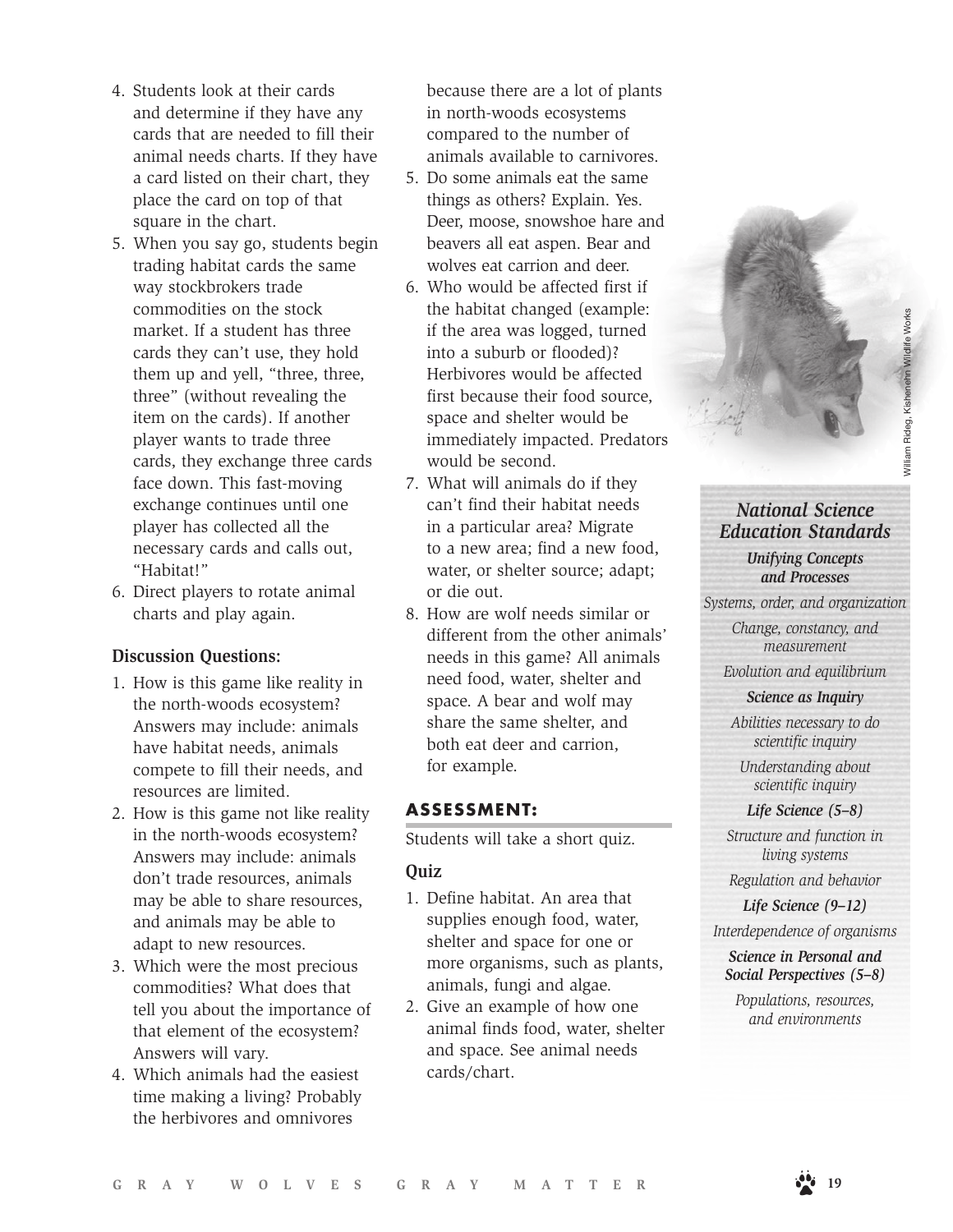- 3. Which animals have the easiest time finding enough food, based on this game? Answers will vary based on your observations.
- 4. Which of these animals is most common near your town? Why? Hint: What kind of habitat is around your town? Which species could live there and be tolerant of the presence of humans?

NOTE: Most species access multiple sources of food, water, shelter and space. For simplicity, only the specified source fulfills the requirement.

#### **EXTENSIONS:**

Play the game again, but add some additional food or space cards. For instance, add meadow cards as the result of forest fires, or add suburb cards. How do these changes affect the animals that survive the game?

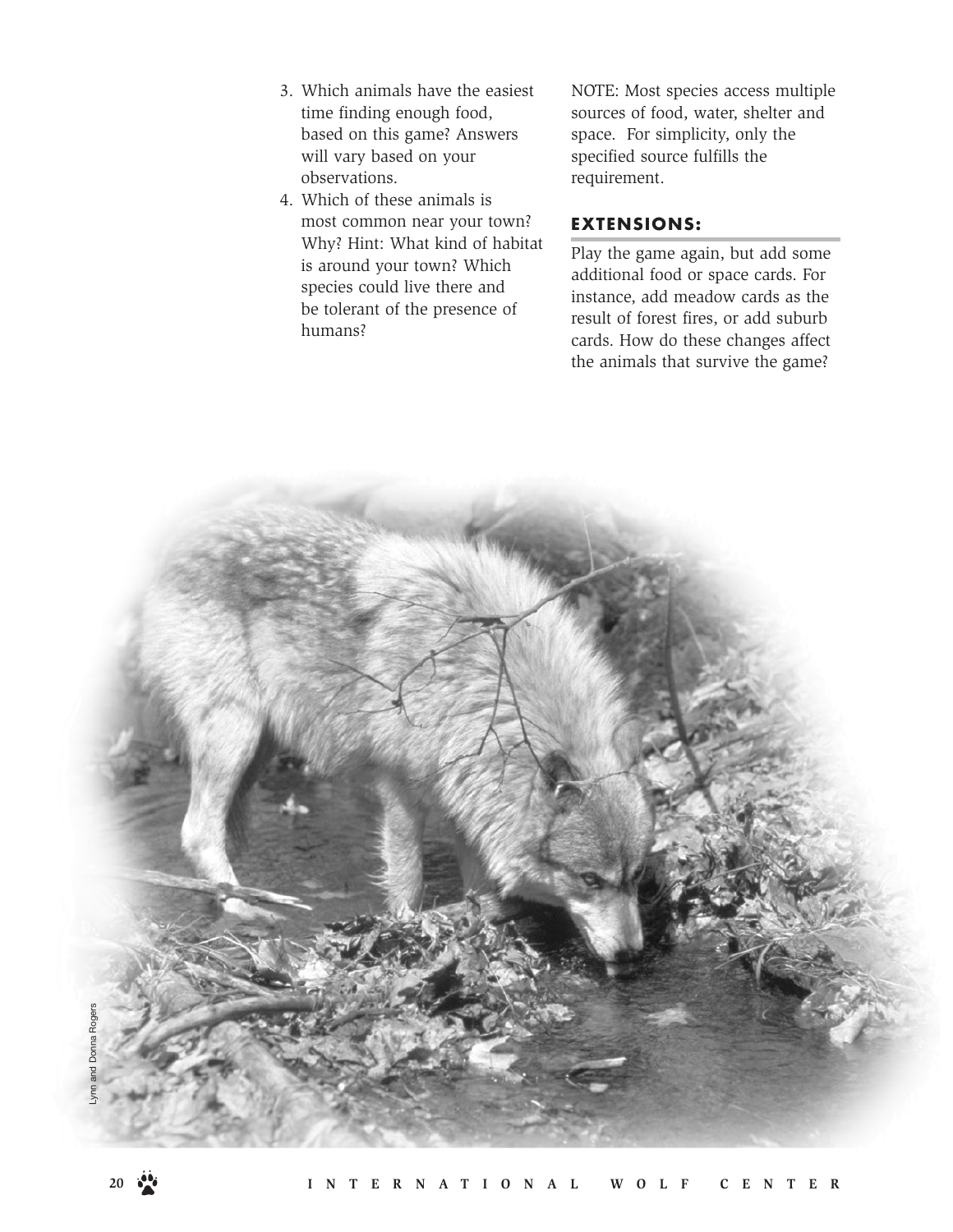| <b>ANIMAL NEEDS CHART</b><br>(give one to each player)                 |              |        |                    |                     |
|------------------------------------------------------------------------|--------------|--------|--------------------|---------------------|
| <b>ANIMAL</b><br>图                                                     | <b>FOOD</b>  | WATER  | <b>SHELTER</b>     | <b>SPACE</b>        |
| bear                                                                   | berries      | stream | cave               | evergreen<br>forest |
| <b>ANIMAL</b>                                                          | <b>FOOD</b>  | WATER  | <b>SHELTER</b>     | <b>SPACE</b>        |
| $ \mathbf{v} \rangle$<br>deer                                          | aspen        | pond   | deciduous<br>woods | regrowth<br>forest  |
| <b>ANIMAL</b>                                                          | <b>FOOD</b>  | WATER  | <b>SHELTER</b>     | <b>SPACE</b>        |
| $ \mathbf{v}_i $<br>wolf                                               | deer         | stream | log                | deciduous<br>forest |
|                                                                        |              |        |                    |                     |
| <b>ANIMAL</b>                                                          | <b>FOOD</b>  | WATER  | <b>SHELTER</b>     | <b>SPACE</b>        |
| $ \mathbf{v} \rangle$<br>moose                                         | water plants | pond   | balsam fir tree    | marsh               |
| <b>ANIMAL</b>                                                          | <b>FOOD</b>  | WATER  | SHELTER            | <b>SPACE</b>        |
| $ \mathbf{v} $<br>beaver                                               | birch        | pond   | lodge              | deciduous<br>forest |
| <b>ANIMAL</b><br>$\boxed{\ddot{\mathbf{v}}^{\mathbf{k}}_{\mathbf{v}}}$ | <b>FOOD</b>  | WATER  | <b>SHELTER</b>     | <b>SPACE</b>        |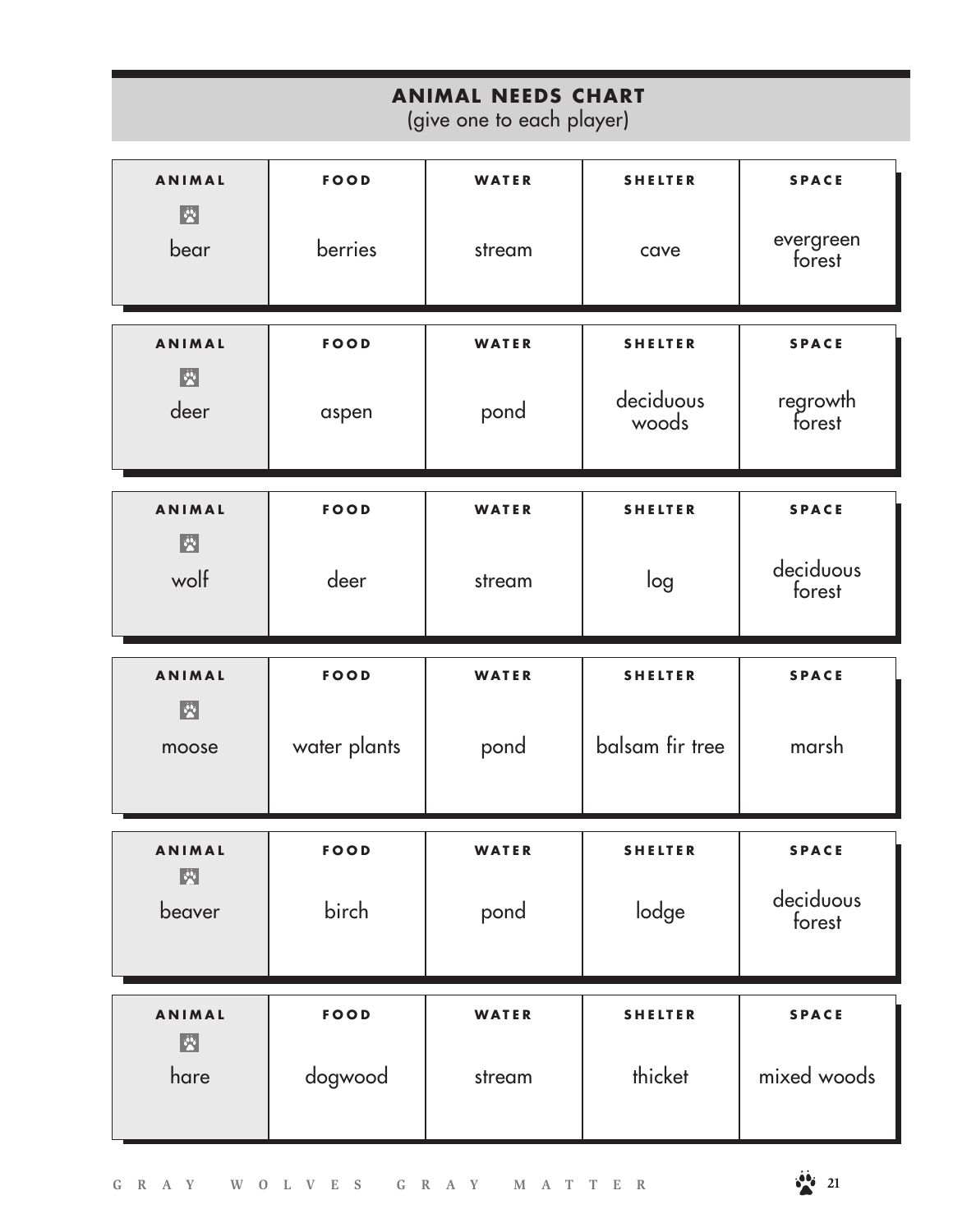| <b>NATURE'S STOCK MARKET</b><br>Animal Needs Cards (cut apart) |                    |                                     |                                            |
|----------------------------------------------------------------|--------------------|-------------------------------------|--------------------------------------------|
| mixed woods                                                    | water plants       | berries                             | deer                                       |
| $\mathbf{a}$                                                   | $\mathbf{a}$       |                                     | $\mathbf{r}^{(i)}_{\mathbf{a}}$            |
| deciduous<br>forest<br>$\mathbf{a}$                            | aspen              | birch                               | thicket<br>$\mathbf{r}^{(i)}_{\mathbf{a}}$ |
| dogwood                                                        | pond               | pond                                | pond                                       |
| $\mathbf{a}$                                                   |                    |                                     | $\mathbf{r}^{(i)}_{\mathbf{a}}$            |
| balsam fir                                                     | log                | stream                              | stream                                     |
| $\mathbf{a}$                                                   |                    |                                     | $\mathbf{r}^{(i)}_{\mathbf{a}}$            |
| deciduous<br>forest<br>$\mathbf{a}$                            | stream             | cave                                | evergreen<br>forest                        |
| lodge<br>$\mathbf{a}$                                          | regrowth<br>forest | deciduous<br>forest<br>$\mathbf{a}$ | marsh<br>$\mathbf{r}^{(i)}_{\mathbf{a}}$   |
| flowers                                                        | ferns              | rock                                | meadow                                     |
| $\mathbf{a}$                                                   | $\mathbf{a}$       | $\mathbf{a}$                        | $\mathbf{a}$                               |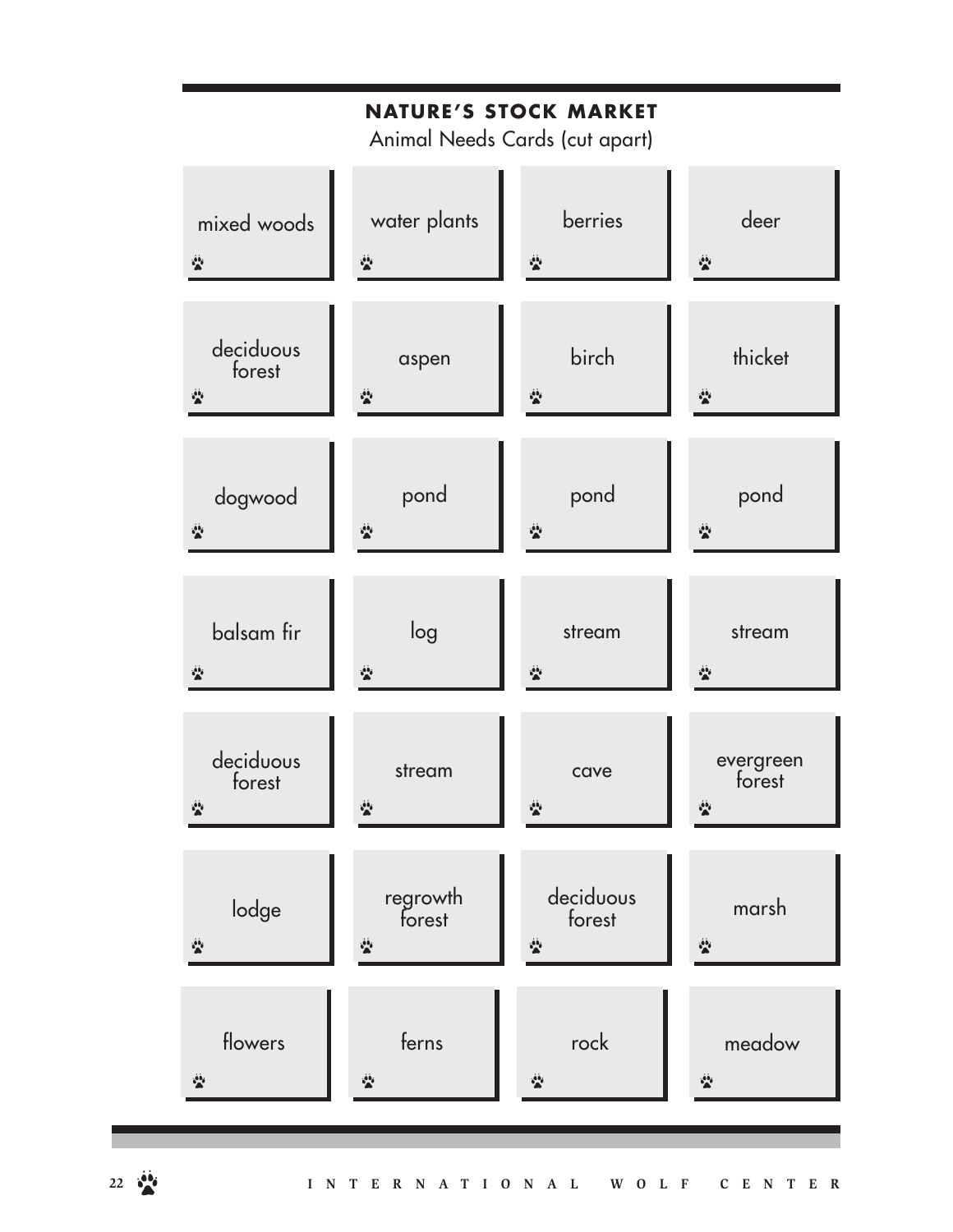# **Home Is Where the Food Is**

*Students chart wolf travels on a map to glean wolf territorial behavior.*

#### **STUDENT OBJECTIVES:**

At the end of this lesson, students will be able to:

- 1. Describe how researchers determine wolf pack territory size.
- 2. Use a map to estimate the range of wolf pack territory size in Minnesota.
- 3. Hypothesize why wolves disperse.

## **VOCABULARY:**

radio telemetry • dispersal • territory • radio collar • intraspecific strife

#### **TEACHER BACKGROUND:**

Researchers study wolves in a number of ways to learn about the wolf's role in the natural system, including its survival, travels, mortality, social behavior and more. Researchers will choose a study methodology based on the data they are trying to collect and the existing environmental conditions. For example, in northern Minnesota, wolves are very elusive, and the vegetation is quite thick in summer. It would be unrealistic to try to count the number of wolves in the summer months because it

would be too difficult to see any wolves. Therefore, researchers take a census of the wolf population by airplane in winter, when the leaves are off the trees and the wolves are easier to spot.

In other areas, such as Yellowstone National Park, the terrain is much more open, so viewing wolves from a distance is more productive. In the Arctic, wolves are less fearful of humans, so scientists can get closer to them.

Wolf research has been conducted in northern Minnesota since the early 1930s. Methods of locating and observing wolves have varied, from the labor-intensive method of looking for wolves by snowshoe to the more reliable radio telemetry approach.

Radio telemetry on wolves involves three main components:

- a radio collar with a radio transmitter and battery placed around a wolf's neck
- an antenna
- a radio receiver

Scientists and field technicians use a collar's unique radio signal to determine a wolf's location approximately once each week throughout the year.



Chris Darimont

*Subjects:* 

*biology, geography, mathematics*

 $\frac{1}{2}$ 

*Approximate lesson time:*

> *2 hours*  $\mathbf{e}^{\mathbf{e}}$

*Materials:* 

*copies of Tracking Map, copies of hypothetical telemetry data for 2004 and 2005,* 

*different colored pens*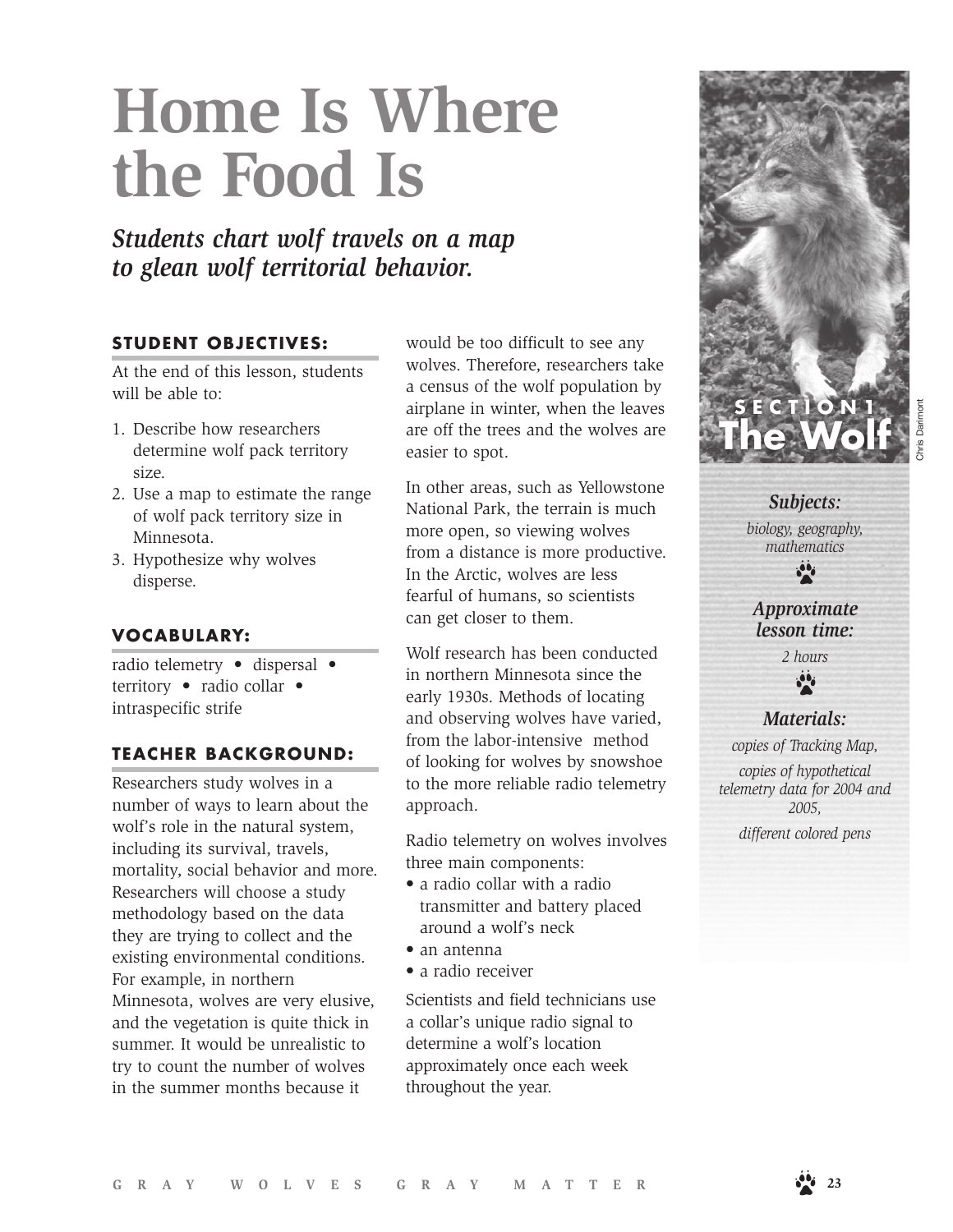## *National Science Education Standards*

*Unifying Concepts and Processes*

*Evidence, models, and explanation* 

*Change, constancy, and measurement*

*Science as Inquiry*

*Abilities necessary to do scientific inquiry*

*Understanding about scientific inquiry*

*Life Science (5–8) Populations and ecosystems*

*Science in Personal and* 

*Social Perspectives (5–8)*

*Populations, resources, and environments* 

*Sample wolf radio collar*

This research has revealed important information about such things as the age at which wolves disperse from their natal packs (usually between age one and three years), causes of wolf mortality (starvation, interspecific strife, disease, humans), average wolf pack territory size (about 10 square miles per wolf in the pack), wolf wanderings (sometimes as much as 660 miles from home!), locations of certain pack territories, the dynamic nature of territory boundaries, hunting and feeding patterns, prey selection, wolf den locations, relations among neighboring packs and more. Researchers know all this from tracking about 20 wolves' locations on a given day each week for several years.

Scientists have paid particular attention to wolf dispersal in recent years. We now know that wolves disperse when they are between the ages of one and three years, especially if they are lower-ranking wolves. Some reasons they might disperse include searching for a mate and starting a new pack (low-ranking wolves almost never

reproduce in their home pack) and finding more food (low-ranking wolves generally get less to eat than higher-ranking wolves).

In this activity, students use hypothetical data to practice this research and analysis process. The extension activity describes how to analyze real wolf research data using information from the International Wolf Center's Web site and an inexpensive map. See www.wolf.org for more information.

#### **ACT IV IT IES :**

- 1. Divide the class into groups of three to four students.
- 2. Give each group a copy of the map on page 27. Provide one year's worth of telemetry data (Year One).
- 3. Review how to read and plot this type of data using basic X and Y axes.
- 4. Instruct groups to plot the data points for each wolf and each date on the Year One chart. It will be helpful to use a different color ink for each wolf.
- 5. Instruct students to draw a circle around all of the data points for each wolf. If one or two data points are apart from the others, this may indicate the wolf left its main territory. It may be taking a short jaunt or dispersing a great distance.
- 6. When students are through, discuss:
	- Which wolf had the largest range in its travels?
	- Which wolves belong to the same pack? How do you know?
	- If only one or two wolves in a pack have radio collars on, speculate how researchers estimate the total number of wolves in that pack.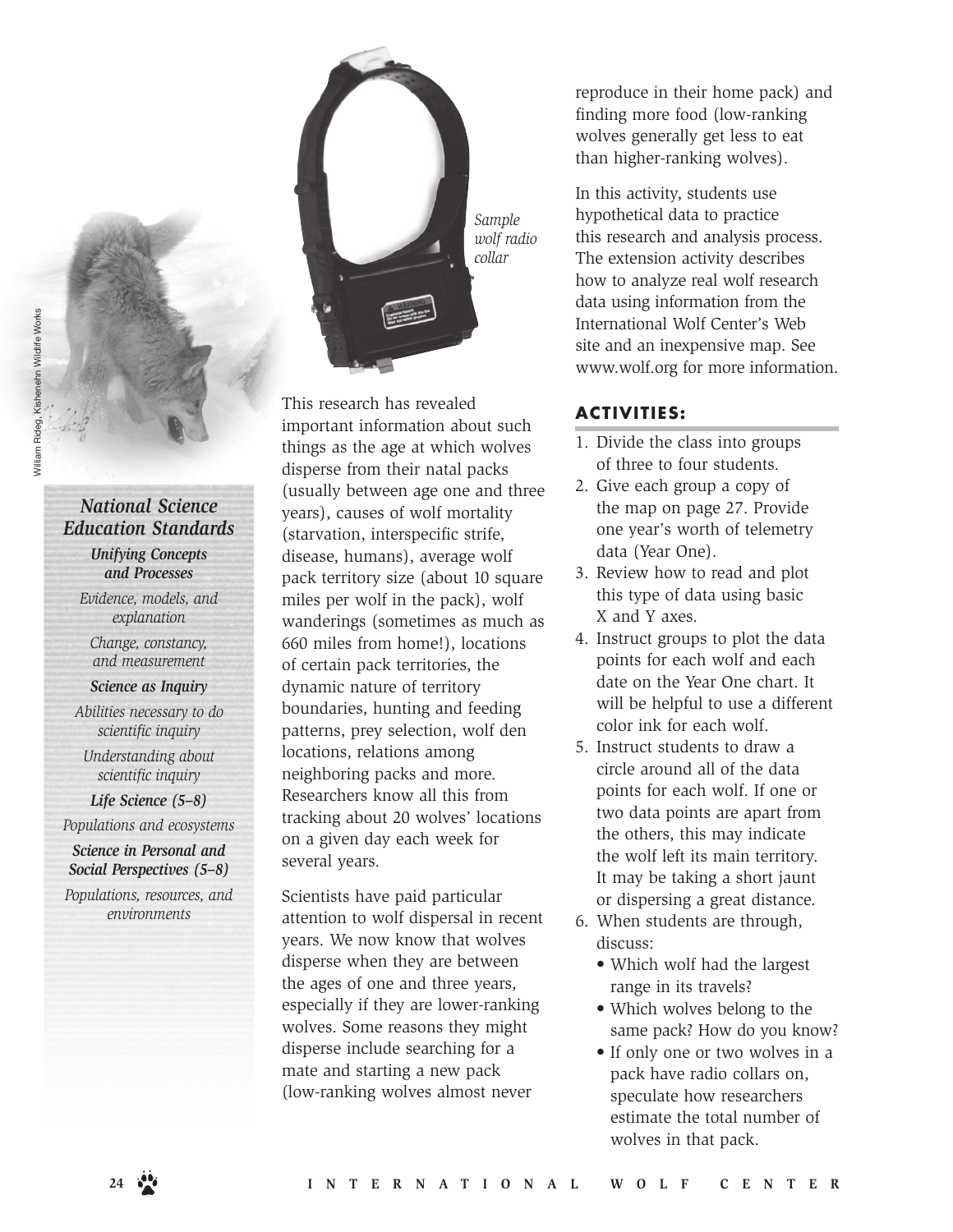- Why do you suppose the data for wolf 243 stopped after March? *It may have died, dispersed, removed its collar, or the collar battery might be dead.*
- Based on these data, how large (square miles) are pack territories in your study area?
- Do pack territories overlap, or are they completely separate? What problems might this cause?
- Why might a wolf disperse from its native territory?
- 7. Give students the Year Two wolf territory data, and instruct them to plot it on the same map. Either discuss the following, or provide each group with the worksheet on page 28.
	- How do the pack territories in Year Two differ from the Year One data?
- Hypothesize why the territory location and/or size might change in the future.
- How would you prove your hypothesis?
- Which wolves might be part of the same pack?
- Why might a wolf disappear from the study? See #6 above.

#### **ASSESSMENT:**

Groups may turn in their maps and discussion worksheets.

#### **EXTENSIONS:**

Now that the students have practiced plotting and analyzing wolf location data, instruct them to use real research data on maps of Minnesota's Superior National Forest. To do this, you will need wolf location data and instructions found by going to www.wolf.org and then search "Track Wild Wolves."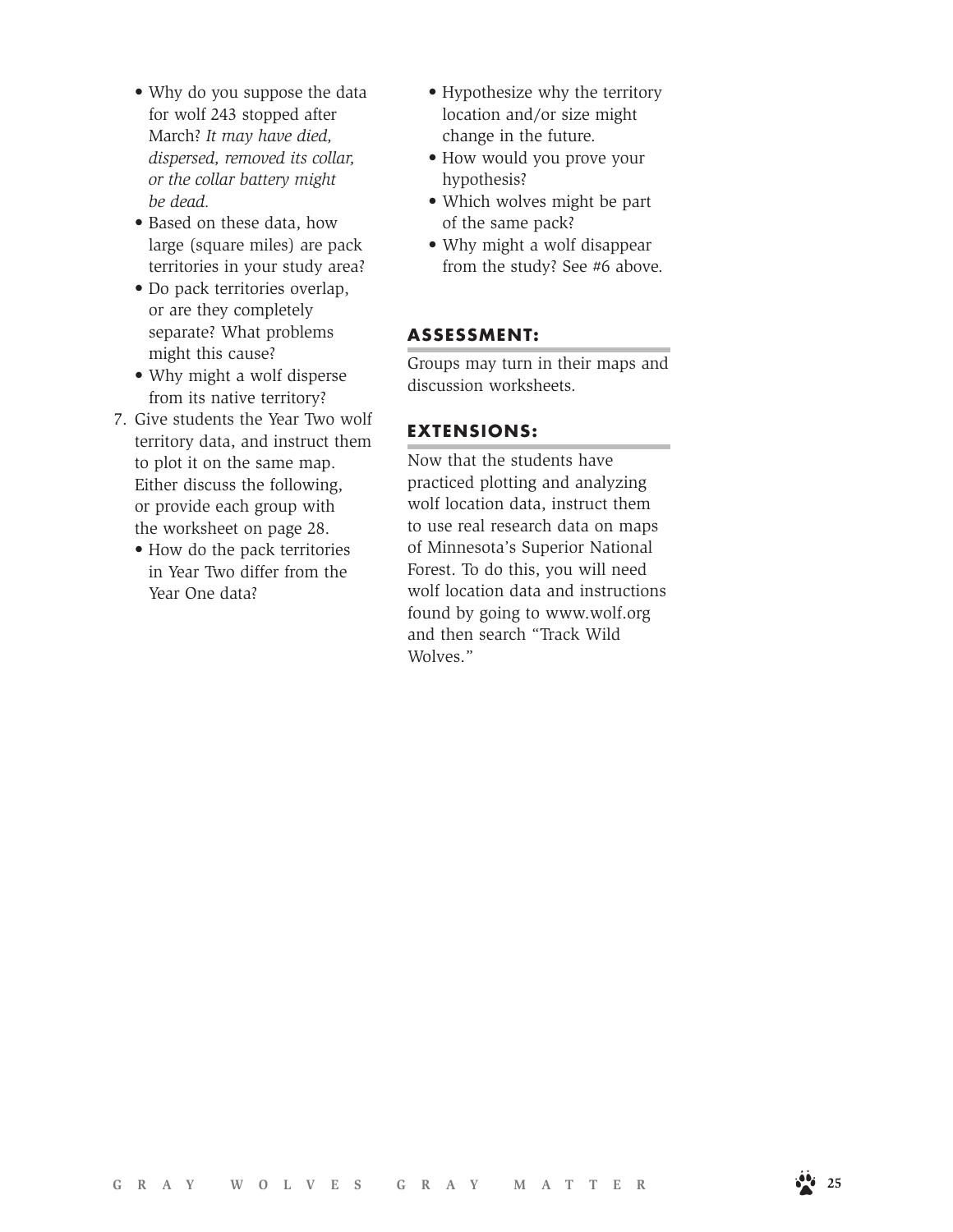# **WOLF TELEMETRY DATA**

|      | <b>Wolf 248</b> | <b>Wolf 101</b> |                 | Wolf 127 Wolf 328 | <b>Wolf 975</b> |
|------|-----------------|-----------------|-----------------|-------------------|-----------------|
| 1/15 | A <sub>5</sub>  | 17              | E17             | A7                | A16             |
| 1/30 | A7              | 17              | E14             | <b>B10</b>        | C16             |
| 2/15 | <b>B10</b>      | 110             | H14             | A <sub>5</sub>    | E16             |
| 2/28 | C10             | H <sub>2</sub>  | H14             | A6                | F16             |
| 3/15 | D11             | G4              | E12             | <b>B6</b>         | F13             |
| 3/30 | D <sub>15</sub> | G4              | E12             | B <sub>8</sub>    | F13             |
| 4/15 |                 | K7              | H <sub>16</sub> | A <sub>8</sub>    | E12             |
| 4/30 | --              | 110             | 111             | A <sub>5</sub>    | D <sub>12</sub> |
| 5/15 | --              | 16              | G17             | <b>B6</b>         | C16             |
| 5/30 | --              | J4              | 115             | <b>B6</b>         | F17             |
| 6/15 |                 | K1              | G14             | A11               | H <sub>15</sub> |
| 6/30 |                 | K <sub>3</sub>  | G12             | <b>B10</b>        | F17             |

### YEAR ONE WOLF LOCATION DATA

YEAR TWO WOLF LOCATION DATA

|      | <b>Wolf 248</b> | <b>Wolf 101</b> |                 | Wolf 127 Wolf 328 | <b>Wolf 975</b> |
|------|-----------------|-----------------|-----------------|-------------------|-----------------|
| 1/15 |                 | G4              | E12             | <b>B6</b>         | E12             |
| 1/30 |                 | G1              | E14             | <b>B7</b>         | E14             |
| 2/15 |                 | K6              | H17             | B <sub>8</sub>    | H17             |
| 2/28 |                 | 19              | H14             | A <sub>8</sub>    | H <sub>15</sub> |
| 3/15 |                 | 15              | E12             | A7                | J16             |
| 3/30 |                 | J3              | E12             | A <sub>5</sub>    | J17             |
| 4/15 |                 | K <sub>2</sub>  | 113             | B <sub>3</sub>    | 113             |
| 4/30 |                 | K1              | G16             | <b>B2</b>         | G16             |
| 5/15 |                 | 16              | 14              | B7                | 14              |
| 5/30 |                 | 18              | G18             | D <sub>8</sub>    | F17             |
| 6/15 |                 | H1              | G15             | D10               | F16             |
| 6/30 |                 | G <sub>3</sub>  | H <sub>17</sub> | E <sub>8</sub>    | H17             |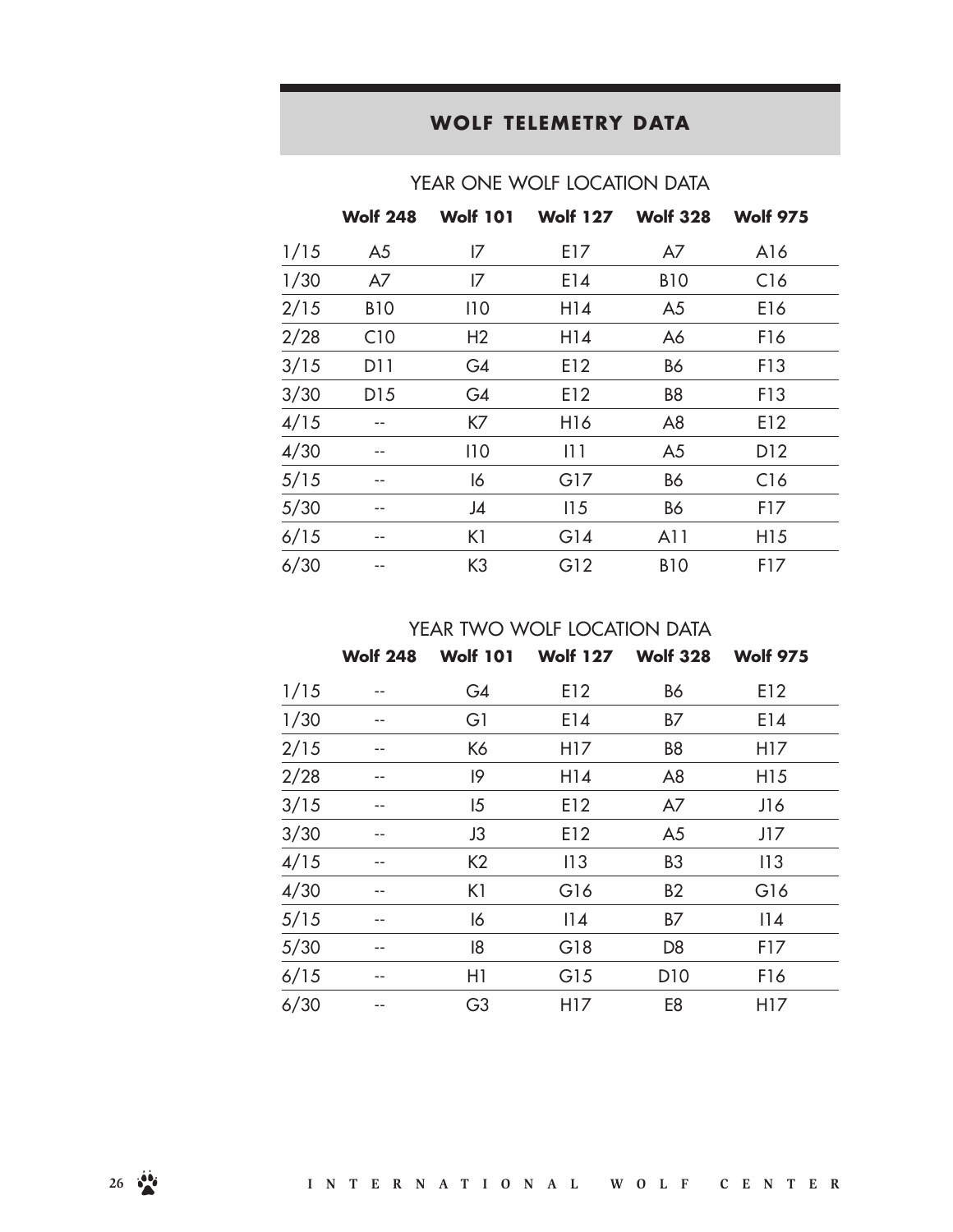